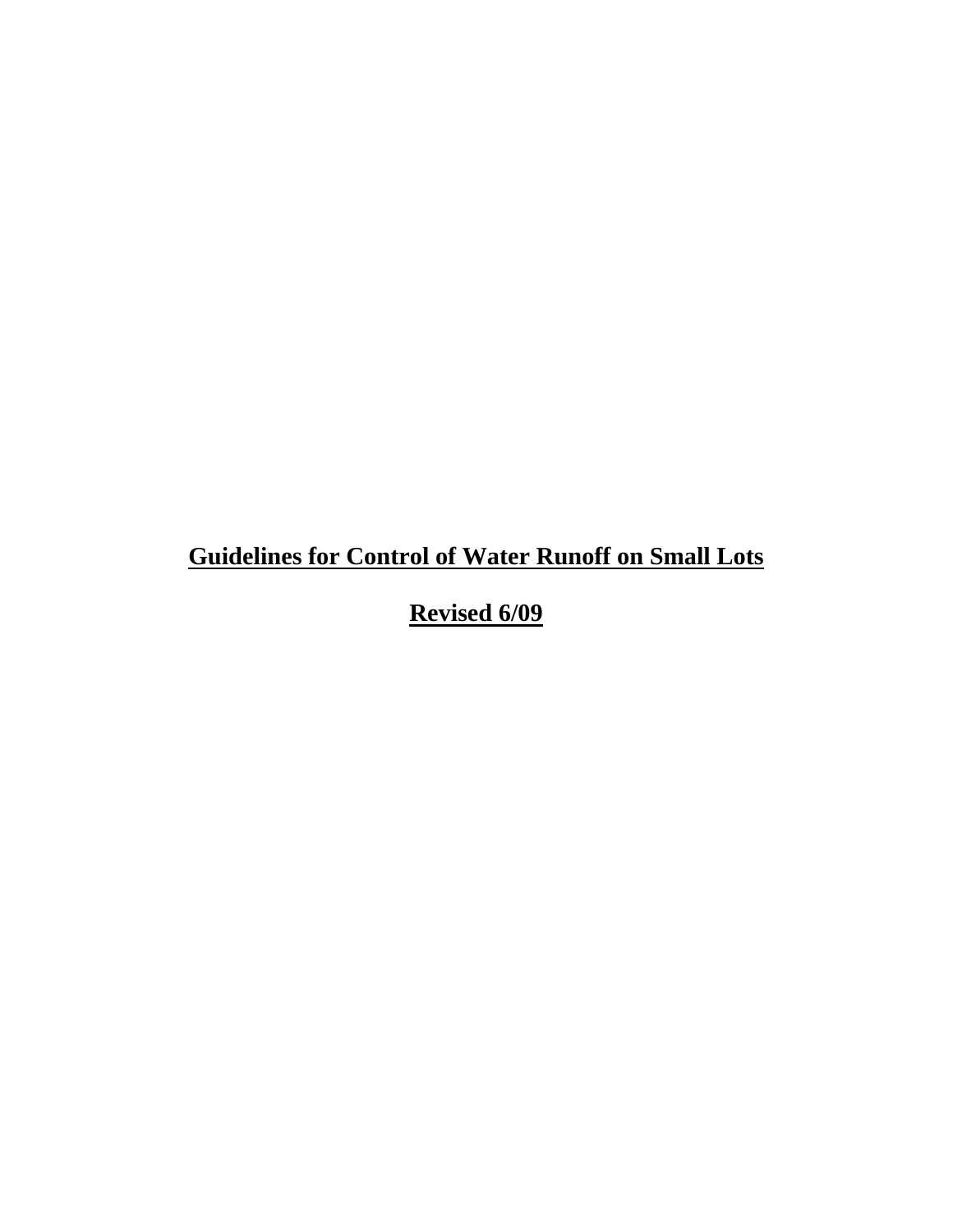# **Table of Contents**

| <b>Introduction and Purpose</b>                                            | $\mathfrak{Z}$ |
|----------------------------------------------------------------------------|----------------|
| <b>Administrative Procedures</b>                                           | $\mathfrak{Z}$ |
| <b>Plan Submittal Requirements</b>                                         | 3              |
| General Design Criteria                                                    | $\overline{4}$ |
| Dry Wells                                                                  | 5              |
| Rain Barrels                                                               | 6              |
| Cisterns                                                                   | 7              |
| Natural Topography/Buffers                                                 | $8\,$          |
| Rain Gardens/Biofilters                                                    | 9              |
| Storm Drains/Yard Drains/Swales                                            | $10\,$         |
| Pervious Pavers                                                            | 11             |
| Rooftop Gardens/Greenroof                                                  | 11             |
| Glossary                                                                   | 12             |
| Appendix A - Right-of-Way Review Criteria for Drainage Plans               | 13             |
| Appendix B - Montgomery County Standards and Specifications for Topsoil    | 15             |
| Appendix C - Dry Well Detail                                               | 17             |
| Appendix D - Rain Garden Design                                            | 19             |
| Appendix E - Swale Design                                                  | 20             |
| Appendix F - Montgomery County Bill 26-05 Stormwater - Drainage and Runoff | 22             |
| Appendix G - Certificate of Completion                                     | 23             |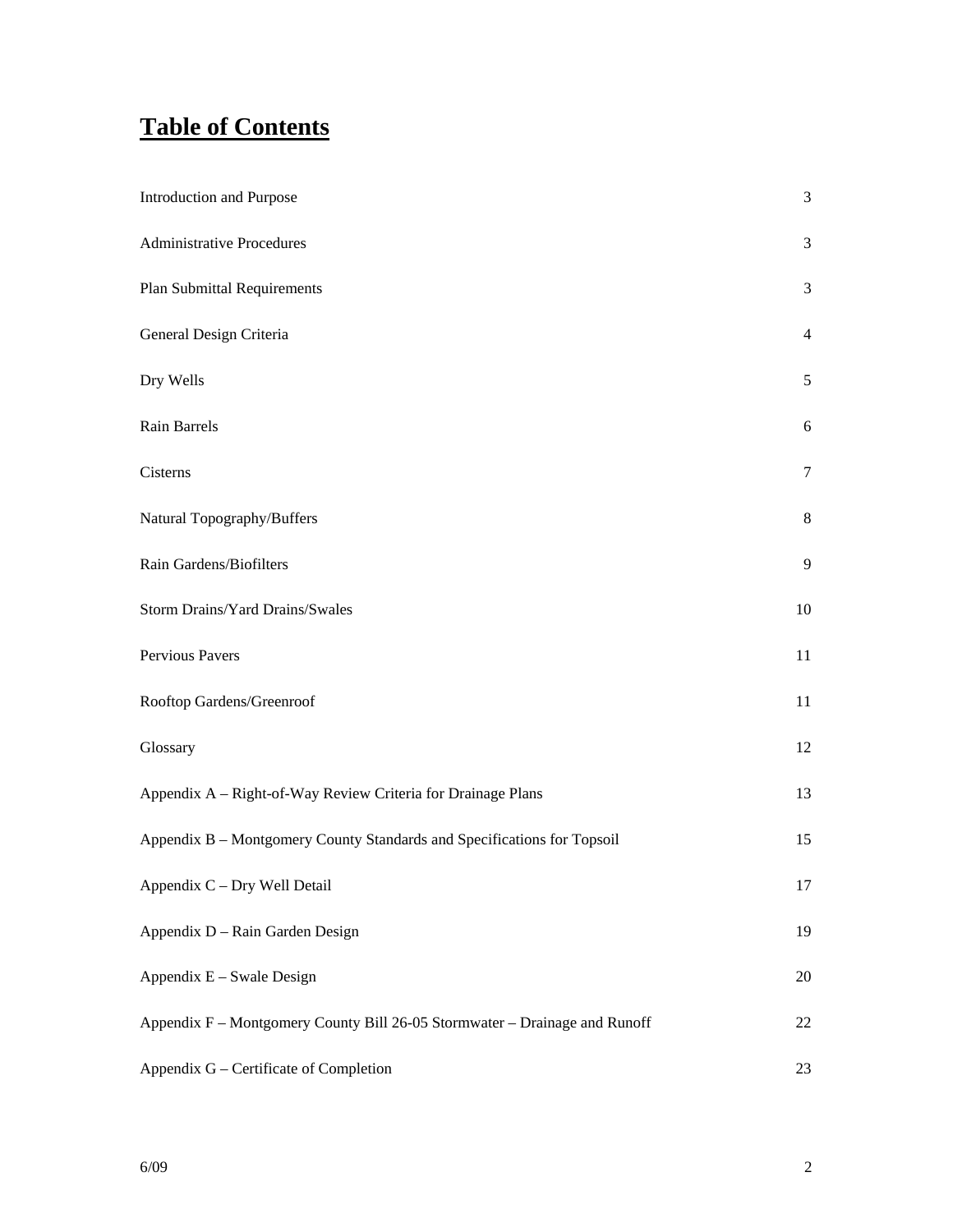#### **Introduction and Purpose**

Chapter 8, Section 8-29B of the Montgomery County Code establishes requirements to manage water runoff from new construction of single family dwellings and additions to single family dwellings on residential lots of less than 15,000 square feet. Any application for a building permit for a new house that increases the existing lot coverage and/or changes the existing drain pattern must include provisions for the control or safe conveyance of any increase in runoff. New houses that are built on lots covered by an approved on-site storm water management concept with on-site controls are exempted from the requirements of this legislation. However, any application for a new house replacing a house built on a lot covered by an approved on-site storm water management concept with on-site controls must include provisions for the control or safe conveyance of the runoff. Any application for a building permit for an addition that increases the building lot coverage by more than 400 square feet must include provisions for the control or safe conveyance of any increase in runoff.

The purpose of this manual is to provide guidance to the building permit applicants, home owners, contractors, and design consultants for compliance with requirements in the County Code.

#### **Administrative Procedures**

- 1. Applicant shall submit two sets of the drainage plans and a copy of the Maryland Department of Assessments and Taxation, Real Property Data Search, showing the property land area for review and approval. The plans shall be submitted as part of the building permit application to the Land Development Division for drainage requirement screening.
- 2. After approval, one set of the approved Drainage plans, stamped and signed by the plan reviewer, will be returned to the applicant together with the other approved documents for the building permit. Permitee must ensure that work is done in accordance with the approved plans.
- 3. Prior to final building inspection, permitee (owner's designee) must provide the Certification of Completion to the Sc/SM Inspection Section that the drainage system is adequate.
- 4. If any changes are made to the approved drainage plans, a revision must be obtained from Land Development Division following the same procedures noted above.
- 5. If the water runoff is discharged onto public right-of-way (ROW), a ROW permit may be required, see Appendix A. Drainage plans will be reviewed to ensure that any runoff to the public ROW will be safely conveyed onto the public street/drainage system. The building permit will be issued after the ROW permit is issued.
- 6. In case that a ROW inspection may be required, the building final inspection will not be approved before the ROW inspection has been approved.

#### **Plan Submittal Requirements**

The drainage plans must indicate the proposed drainage system for collecting, transporting, and disposing of the water runoff. Collected water runoff shall be discharged into County approved drainage systems or natural drainage systems. Existing drainage patterns must not be altered in a manner that adversely affects adjoining or nearby properties.

Two sets of the drainage plans shall, engineering scale 1" to 10 feet, include the following information:

1. All lot dimensions, lot area, widths of easements, and rights of way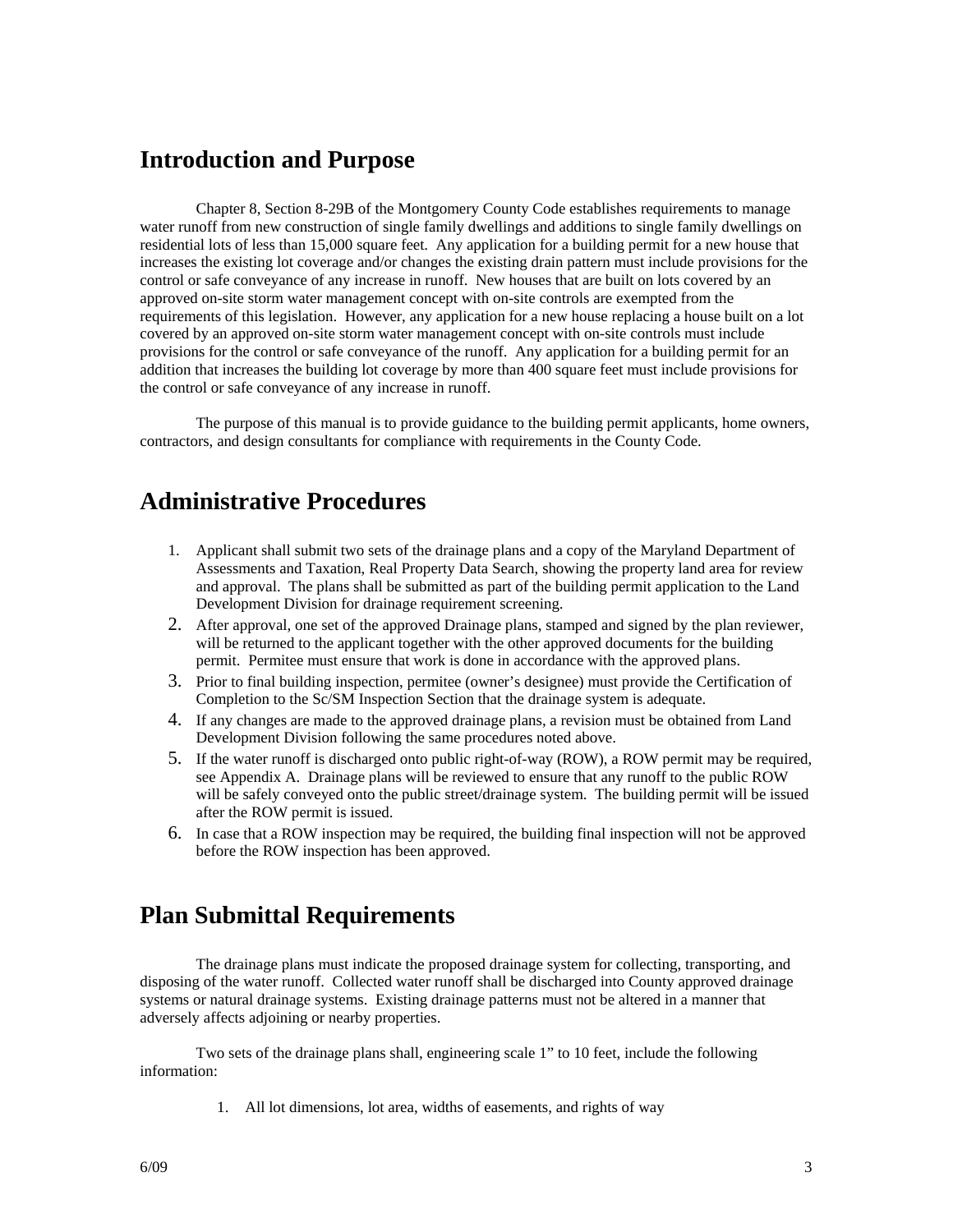- 2. Location of all existing and proposed buildings and structures, driveways, sidewalks, drainage devices, drainage ditches, swales, curb and gutter, patios and any other impervious surfaces
- 3. Area of existing and proposed impervious surfaces mentioned in items 1 and 2.
- 4. Elevations at the corners and halfway between the corners of the existing and proposed house or addition, corresponding front-, side-, and backyard-yard midpoints, and corresponding lot lines points
- 5. Elevations of the lower floor, basement floor slab, garage floor slab, and impervious surfaces for existing and proposed buildings
- 6. Location and elevation of roof downspouts for existing and proposed buildings
- 7. Directional arrows to show the existing and proposed drainage pattern. For example, show downspout flows and sheet flows that are conveyed off the lot or collected to an onsite device or facility
- 8. Size, material, length and class of drainage pipes within the existing and proposed collection system, and the elevation of the bottom of the pipe at discharge points
- 9. If fill is added on the lot, the grades on neighboring properties must be shown for the existing and proposed buildings. Site grading shall not obstruct existing drainage from adjacent properties
- 10. Plans prepared by an engineer, surveyor or architect licensed in Maryland, must include his/her seal, date and signature.

#### **General Design Criteria**

When designing a new house or an addition, you must take into consideration how the building, along with its associated grading, driveways, accessory structures decks and patios will affect the current water runoff patterns. All runoff from additional impervious areas must be safely conveyed away from adjoining properties, or controlled in a way which the effects of the runoff to adjoining properties is minimized.

All pervious areas remaining within the disturbed area on the lot after construction should be topsoiled as per the Montgomery County topsoil specifications (see appendix A). Construction activities tend to compact the soil. Loosening the subsoil and replacing the top soil will encourage rain water to percolate into the ground, helping to reduce runoff. The top soil also has the added benefit of reducing the amount of fertilizer and irrigation needed to maintain healthy lawns and gardens.

When control or conveyance measures are used to manage the runoff, the facilities must be sized to handle 1.5 inches of rainfall over a 24 hour period. Based on this, 100 square feet of impervious generates 12.5 cubic feet or 94 gallons of water. There are several simple facilities which can be used to achieve this goal.

The following section gives guidance on acceptable methods for runoff control. Permitees are encouraged to utilize the best combination of practices to meet the needs of each site.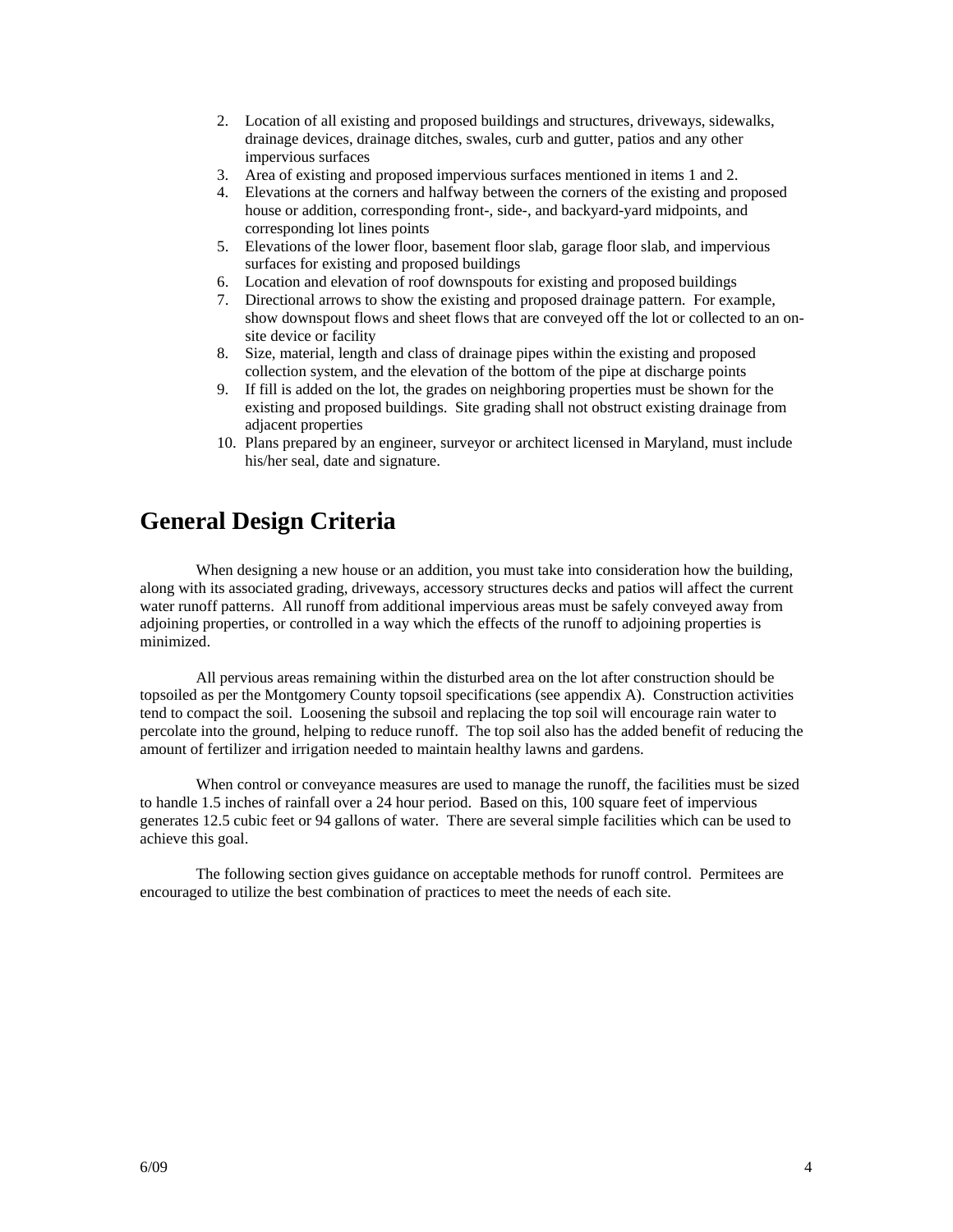### **Dry Wells**

Dry wells are gravel filled excavations which encourage water to infiltrate into the ground. Extreme care must be taken when deciding where to install a dry well. Dry wells should be a minimum of 20 feet from all foundations or 10 feet from slab on grade buildings; this includes the foundation on adjacent lots. The additional water from the dry wells can have adverse effects on adjacent foundations. Each 100 sq ft of roof area will require a  $3'x 3'x 3.5'$  deep dry well. No more than 1000 sq ft of roof area should be directed to each dry well. Overflow from the dry well should be directed to a safe area away from adjacent houses. Dry wells shall not be placed in fill, nor shall they be installed on slopes greater than 15%. Dry wells must not be installed under pavement.

A proprietary substitute may also be used. See Appendix B for a dry well detail.

Roof Square Footage (square feet) Dry Well Size (feet)

| 100  | 3 x 3 x 3.5             |
|------|-------------------------|
| 200  | $4 \times 4 \times 3.5$ |
| 400  | 6 x 6 x 3.5             |
| 500  | 6 x 6 x 4               |
| 1000 | 9x9x4                   |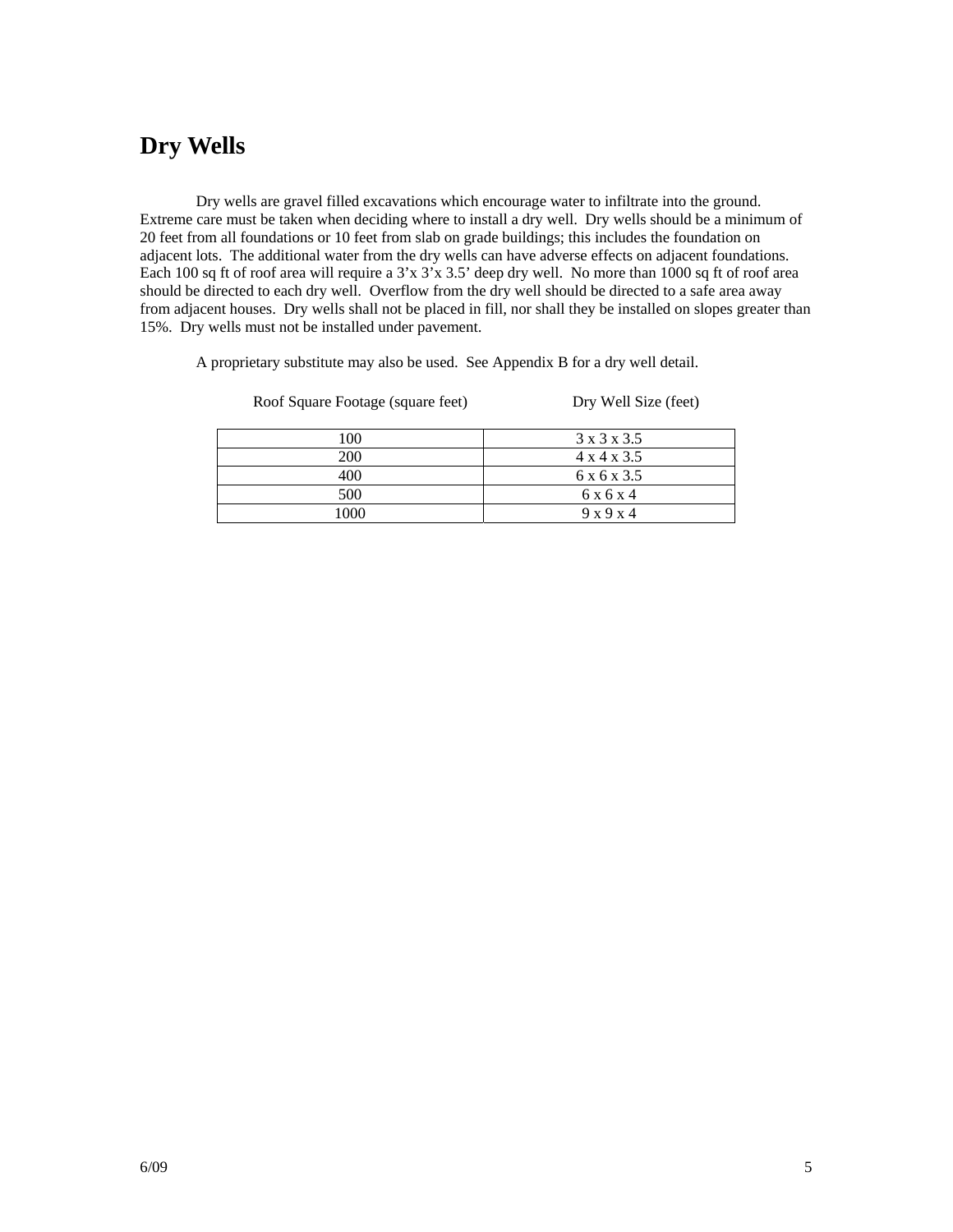#### **Rain Barrels**

Rain barrels come in many shapes and sizes. The size and number of rain barrels is based on the square footage of roof draining to them. Rain barrels must be maintained by emptying them before each successive rainfall. Water draining from the barrel must be directed away from adjacent homes, preferably out to the street or to existing swales or storm drains. Remember to design this into your system. Water from the rain barrels can be used for irrigation.

| Roof Square Footage | Number of 60 gal Rain Barrels | Number of 90 gallon Rain Barrels |
|---------------------|-------------------------------|----------------------------------|
| 100                 |                               |                                  |
| 400                 |                               |                                  |
| 500                 |                               |                                  |
| 1000                |                               |                                  |
| 1200                |                               |                                  |
| .500                |                               |                                  |

# **Simple Rain Barrel Design Considerations**



#### Critical Points

- modify downspout to barrel inflow site
- screened inflow design
- outflow hose/barrel connection
- design to keep hose above barrel rim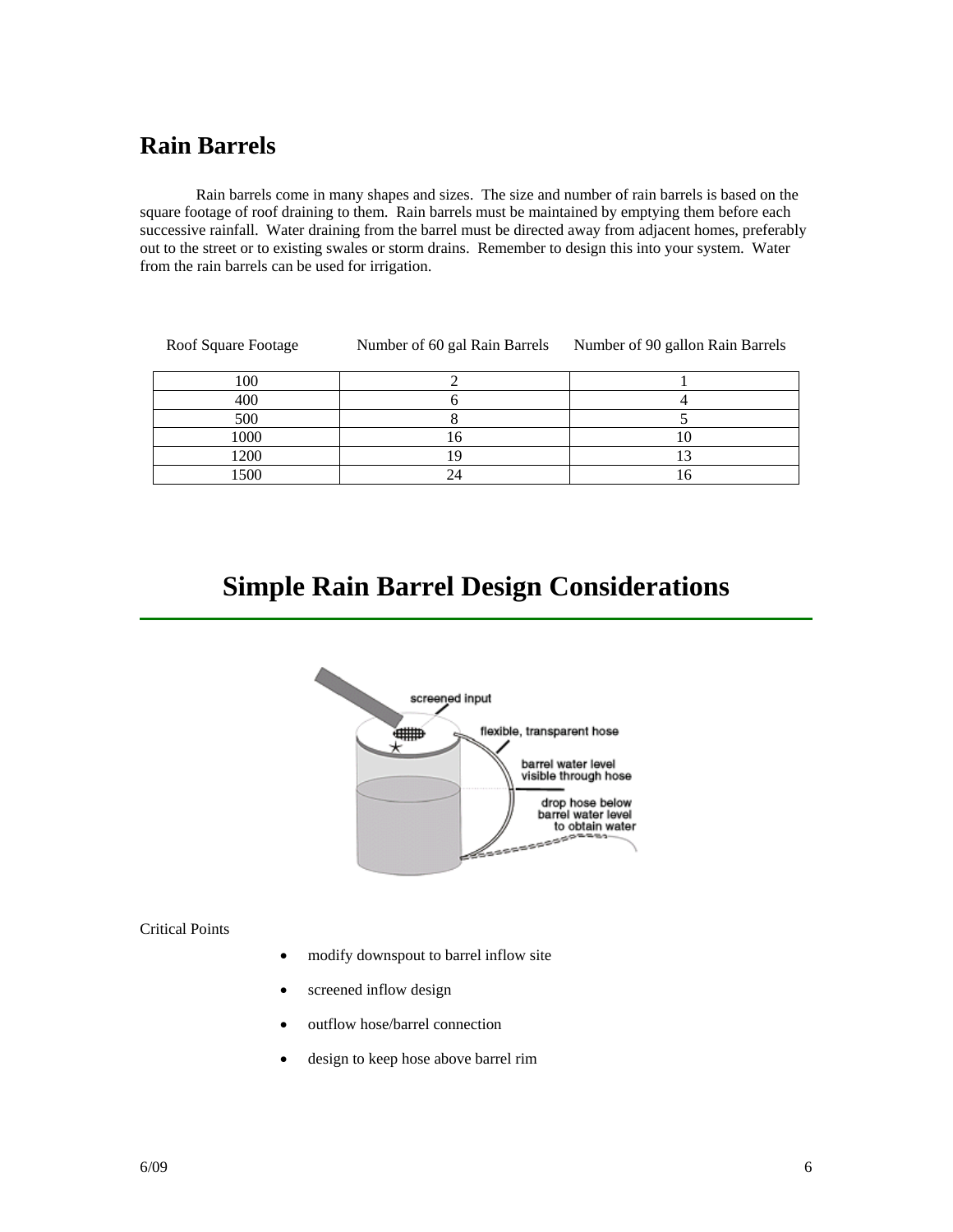### **Cisterns**

Cisterns can be used to capture and store large amounts of runoff. Cisterns can be slowly emptied through gravity flow, or by pumping the water out. The water from the cistern can be used for irrigation. Cisterns also need to be emptied before each rainfall.

When emptying a cistern, the runoff must be directed away from adjacent homes to a safe outfall.

A design of the cistern must be submitted for review. A separate building permit is required for the construction of cistern.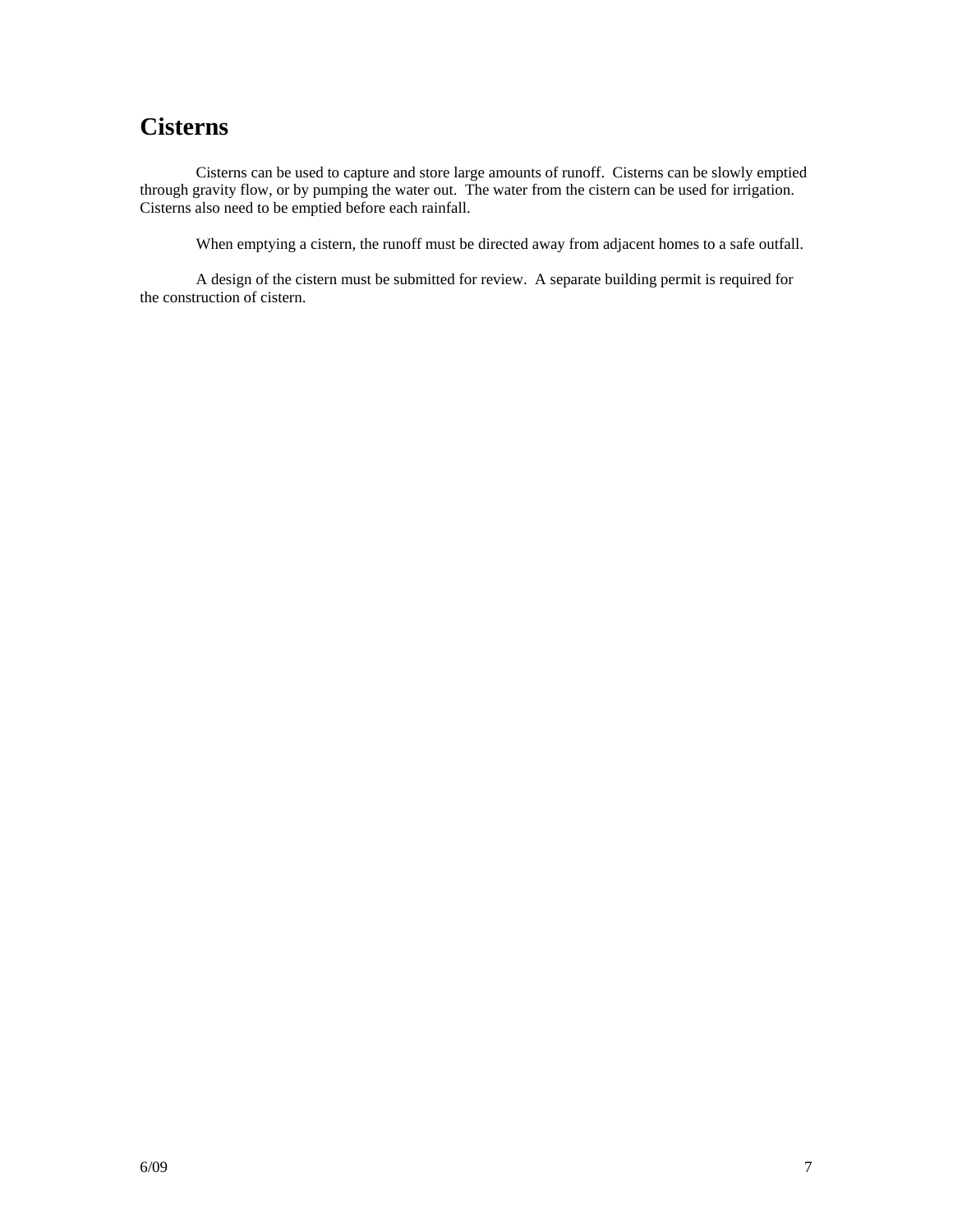### **Natural Topography/Buffers**

When the slope of the lot is less than 5%, allowing the runoff to flow through a vegetated area before it leaves the property will help slow the runoff and allow more of it to be absorbed into the ground. Landscaping which slows down water flow and promotes infiltration is encouraged. Proper ground preparation including the addition of topsoil is required. Runoff must drain toward areas such as parkland, floodplains and other areas where the runoff will not affect homes. These undeveloped areas can allow excess runoff to infiltrate into the ground.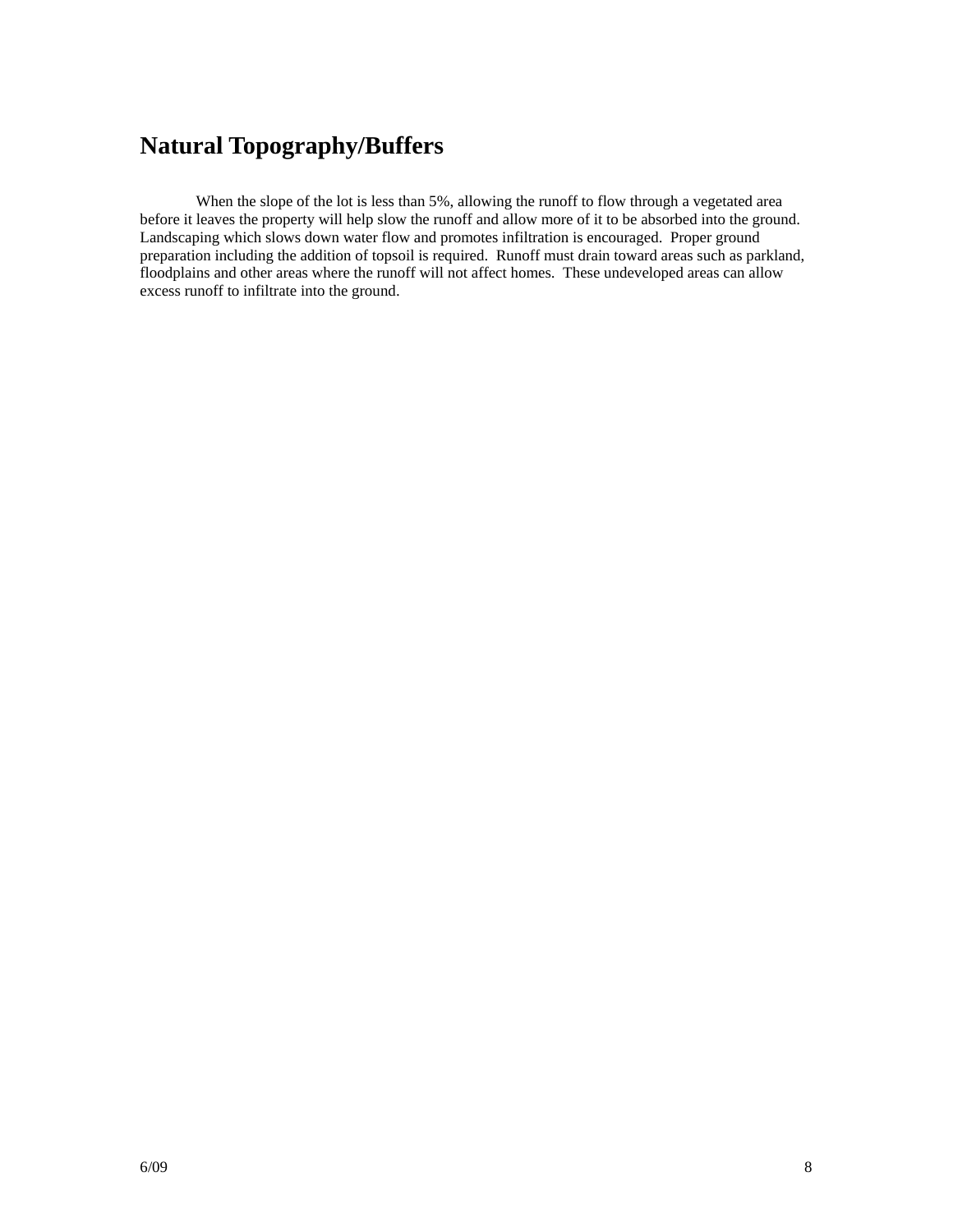#### **Rain Gardens/Biofilters**

Rain gardens and Biofilters are landscaped areas which collect and filter rainwater. Rain gardens must also be designed with a safe overflow. Since rain gardens are designed to hold water for an extended period, they should be kept a minimum of 20 feet from all foundations or 10 feet from slab on grade buildings. Some of this water can infiltrate into the ground and cause adverse effects on adjacent foundations. Rain Gardens/Biofilters should not pond more than 1 ft of water.Each 100 square feet of roof area will need a minimum 3.5' x 3.5' x 1 ft deep rain garden. See Appendix C.

Rain Gardens and Biofilters must be designed by an engineer, land surveyor, or landscape architect registered by the State of Maryland.

A qualified garden designer can recommend plants for the rain garden. Remember, rain garden soils are not meant to stay wet all the time. Therefore plants which require wet or constantly moist soils will not do well. Plants which tolerate floodplain conditions are ideal. Native plants are preferred, but the garden should be designed to blend into the surrounding landscaping.

Roof Square Footage (square feet) Rain Garden size (feet)

| 100  | $3.5 \times 3.5 \times 1$ |
|------|---------------------------|
| 300  | 6 X 6 X 1                 |
| 500  | 8 x 8 x 1                 |
| LOOO | $11 \times 11 \times 1$   |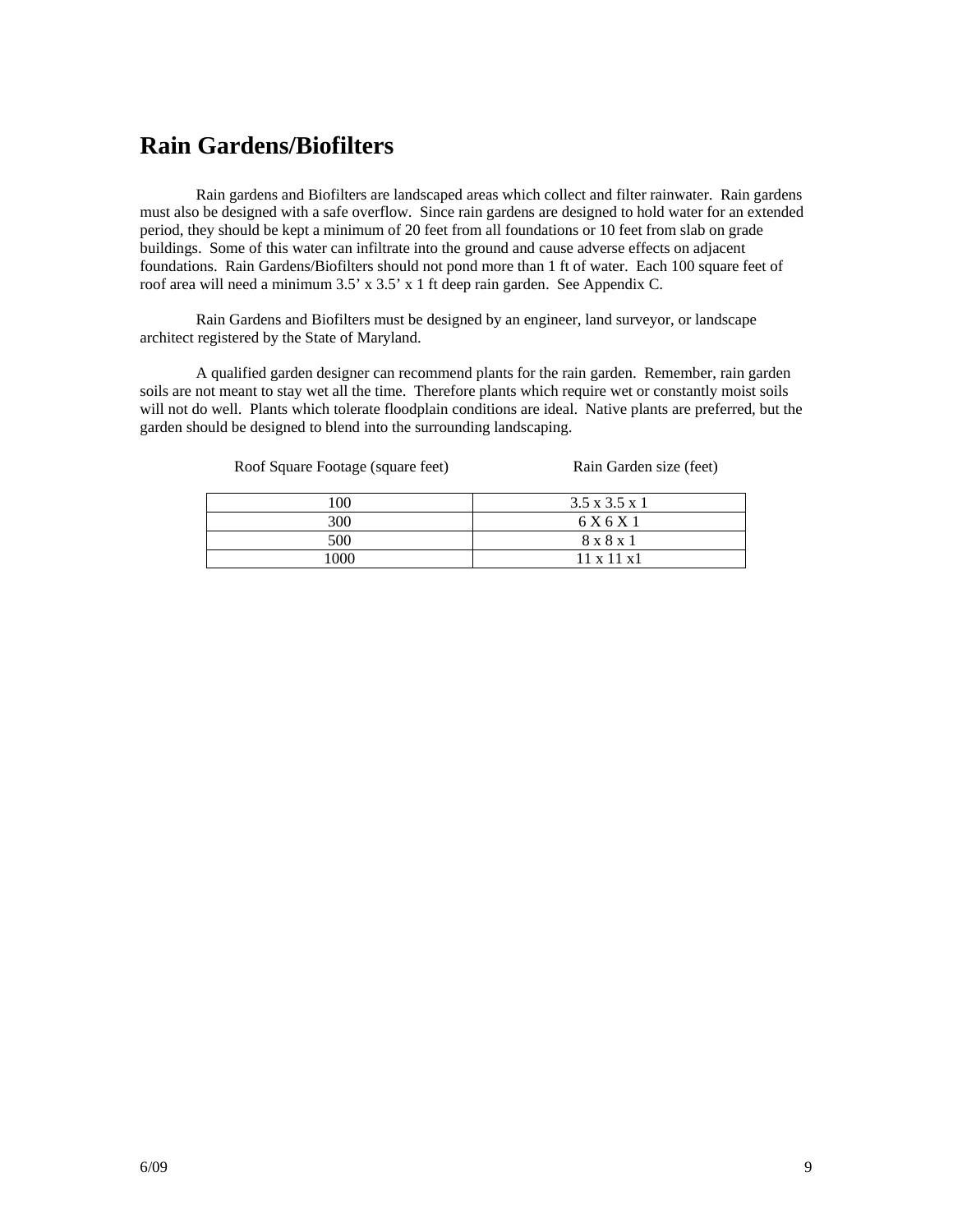### **Storm Drains/Yard Drains/Swales**

Protection of adjacent properties can also be accomplished by safely conveying the runoff away from the properties through the use of swales or pipes. Always remember to direct the water to an area which will not impact adjacent houses.

Grass swales are the preferred conveyance method. Grass swales allow runoff to percolate into the ground, reducing the amount of runoff leaving the property. If the grass swales are not designed in accordance with Appendix D, they must be designed by a professional land surveyor or professional engineer.

Downspouts can be buried and taken to a safe outfall. The minimum slope for a pipe should be 5% or 6 inches in 10 ft. The minimum pipe size shall be 4 inches.

Discharging pipes and swales directly onto sidewalks is not permissible due to the possibility of ice forming on the sidewalk.

The discharge should outfall to a location such as common space area, stream valley, drainage swale, roadside open-section, or an existing enclosed drainage system.

A right of way permit is necessary to connect a downspout to the street or to an existing storm drain.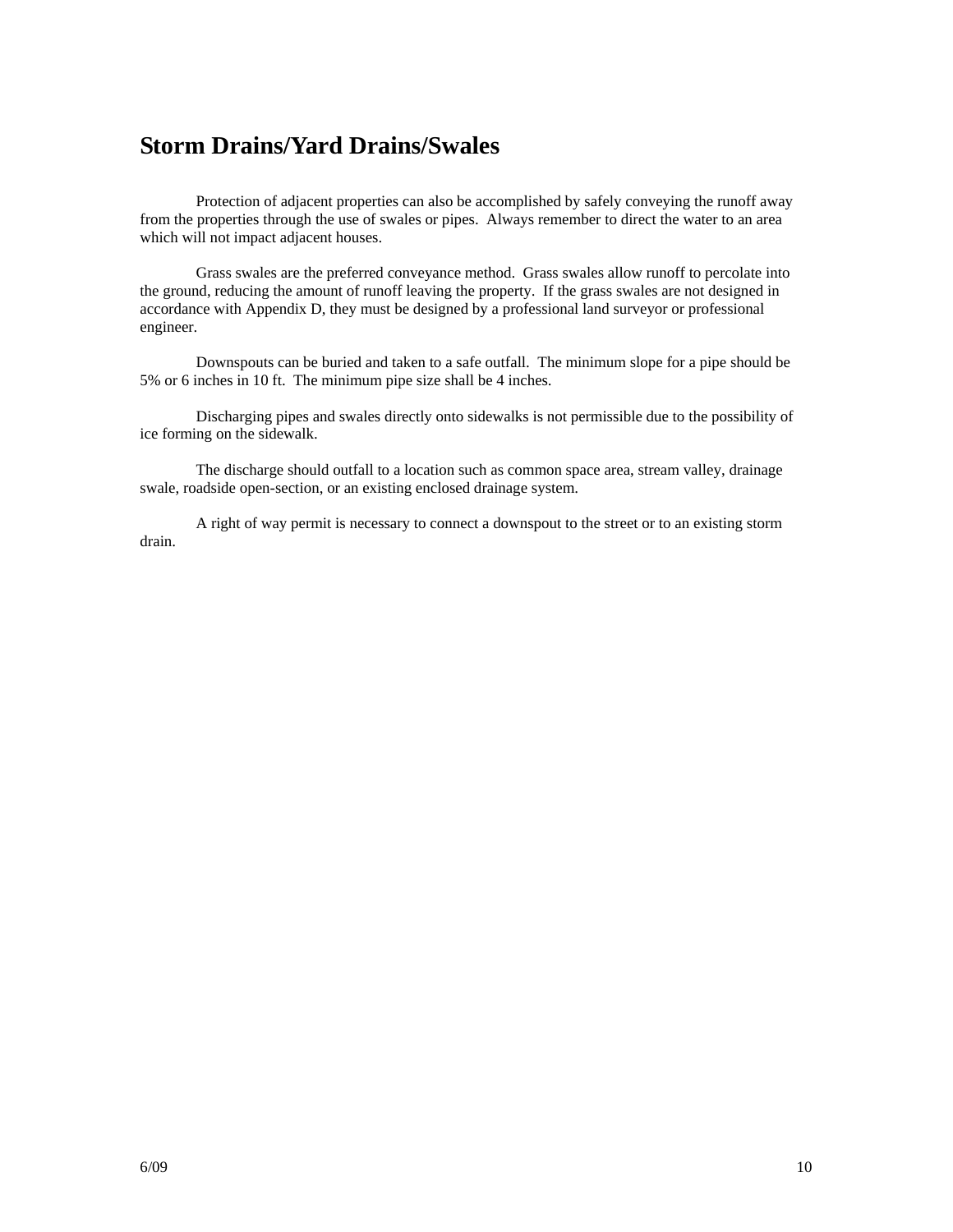### **Pervious Pavers**

For areas such as patios and driveways, pervious pavements can also be used to meet the requirements. Pervious pavements include pervious concrete, pervious asphalt, gravel pavers and concrete pavers set in sand. Pavers set in regular concrete or in stone dust would not be approved as water control structures.

## **Rooftop Gardens/Greenroof**

Roof gardens and Greenroofs can be used to reduce the amount of effective impervious area. They should be designed and installed by a qualified contractor.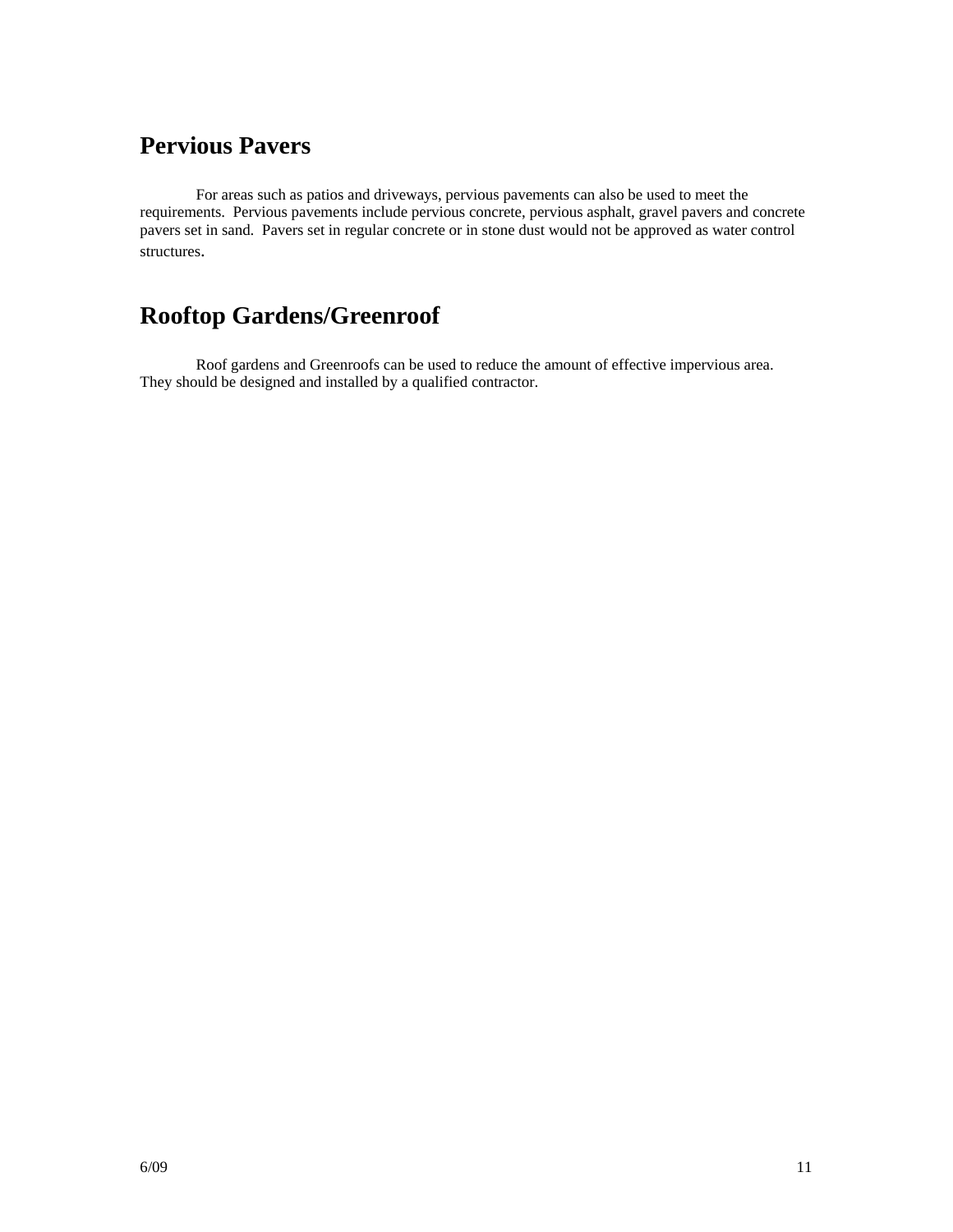# **Glossary**

| <b>Building Lot</b><br>Coverage | The area of a lot that is occupied by the main and accessory buildings, including                 |
|---------------------------------|---------------------------------------------------------------------------------------------------|
|                                 | covered decks, porches and steps.                                                                 |
| $Impervious -$                  | Those surfaces that cannot infiltrate rainfall. Examples are rooftops, driveways and<br>roadways. |
| Pervious $-$                    | Areas which are permeable to rainfall. Examples are yards and gardens.                            |
| Right-of-Way (ROW)              |                                                                                                   |
|                                 | A strip of land occupied by a road, sidewalk, utility pipe or other special use that the          |
|                                 | County owns and regulates                                                                         |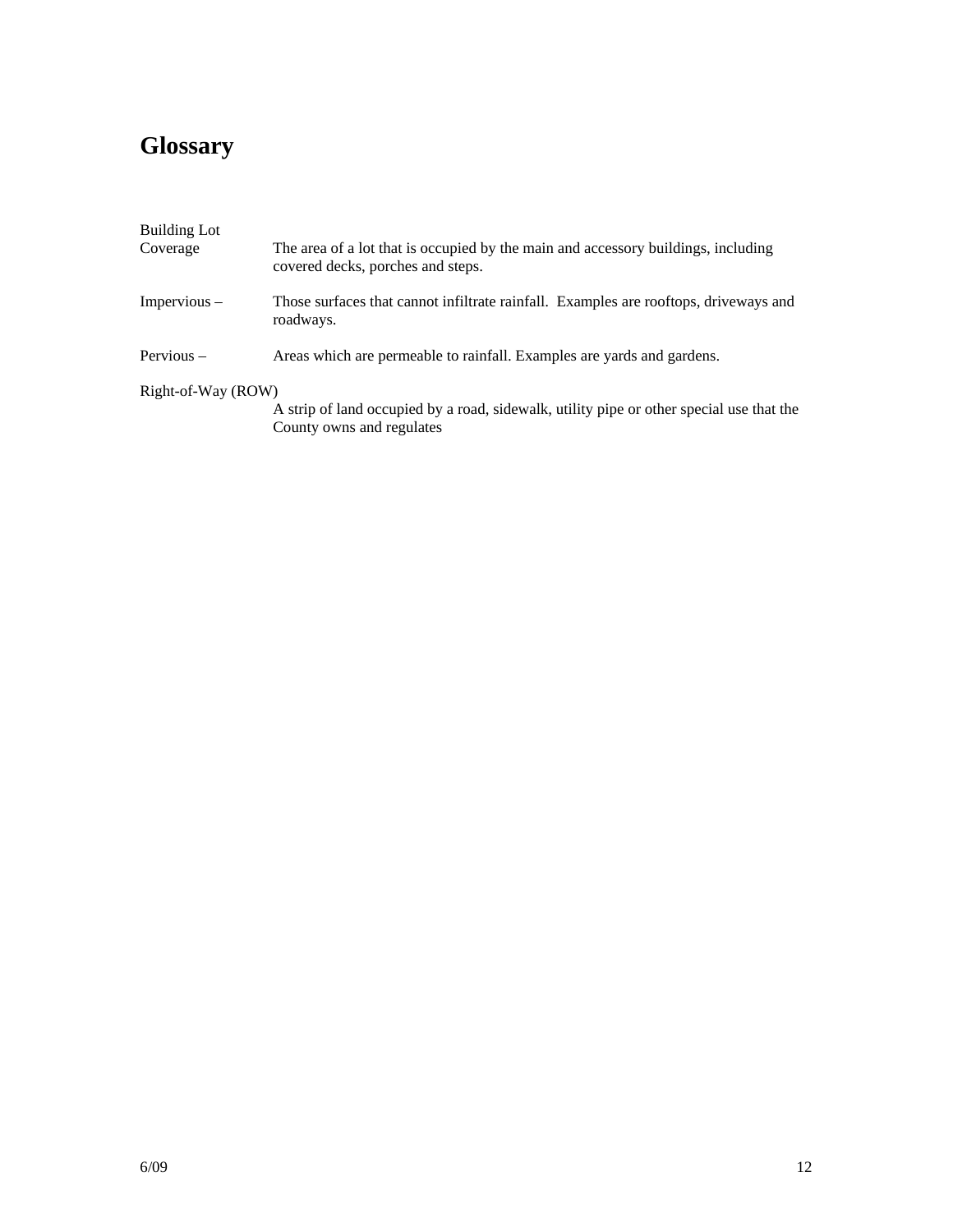**Appendix A – Right-of-Way Review Criteria for Drainage Plans**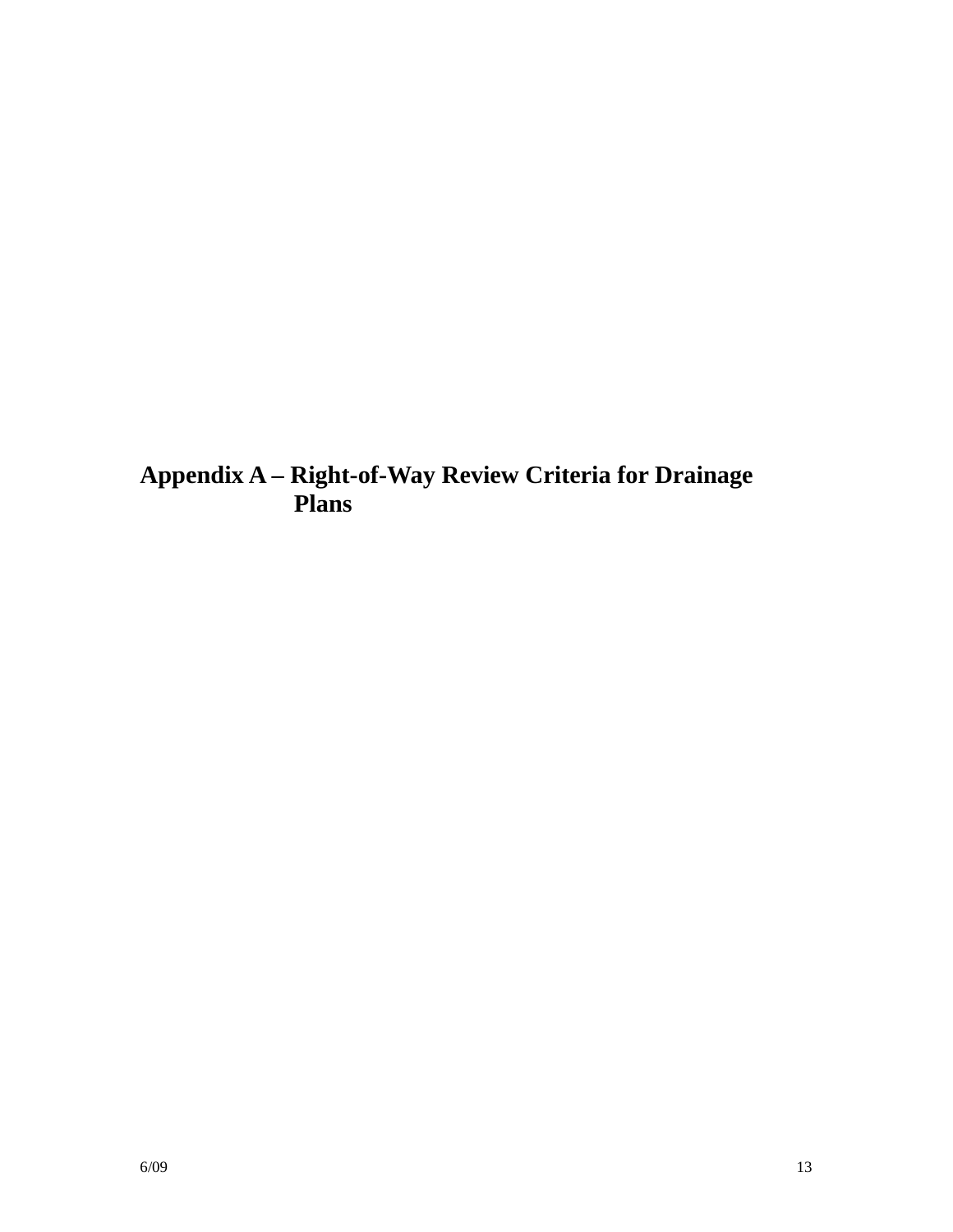

### **Right-of-Way Review Criteria for Drainage Plans**

\* Note: A ROW review will determine if a ROW permit is needed.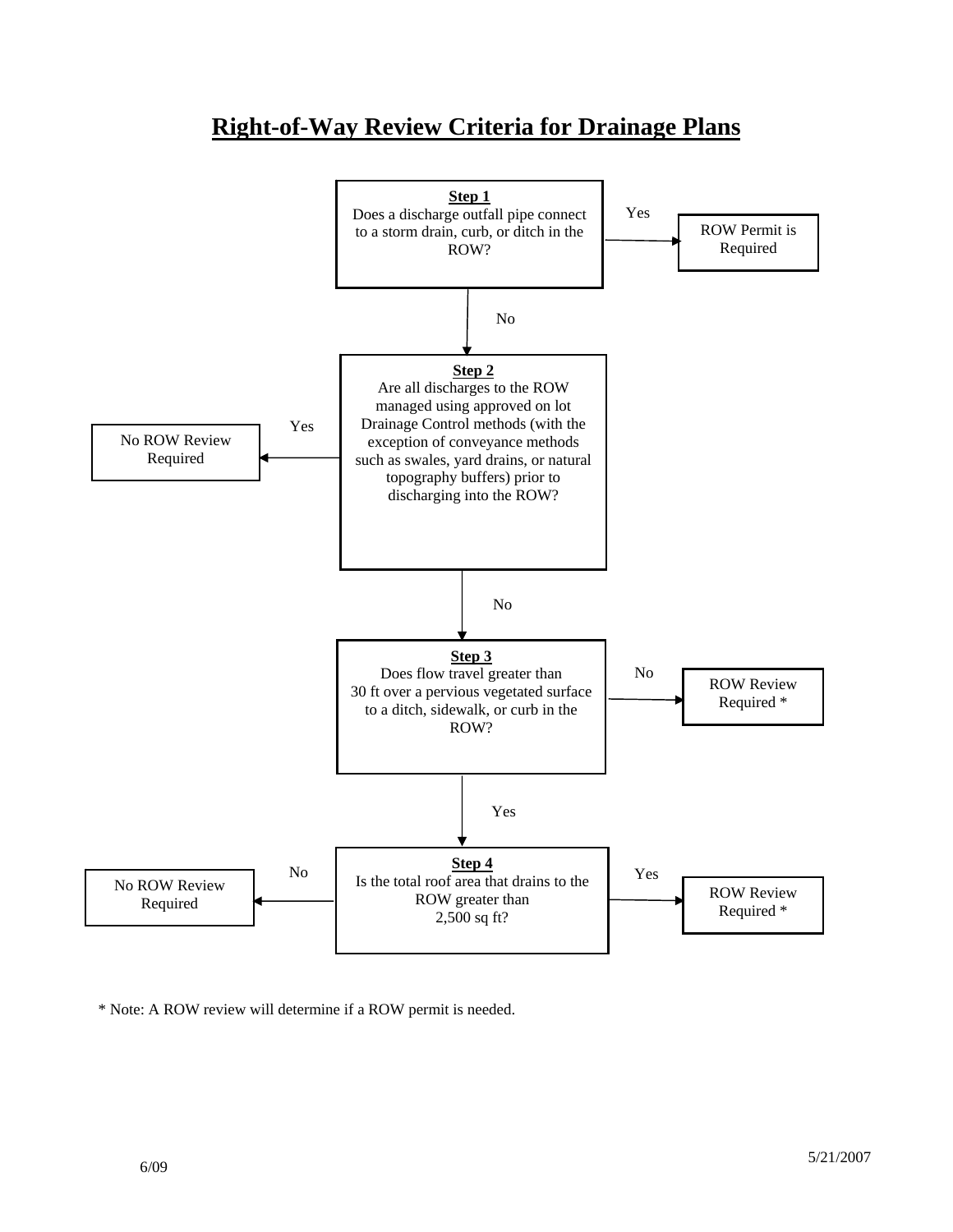**Appendix B – Montgomery County Standards and Specifications for Topsoil**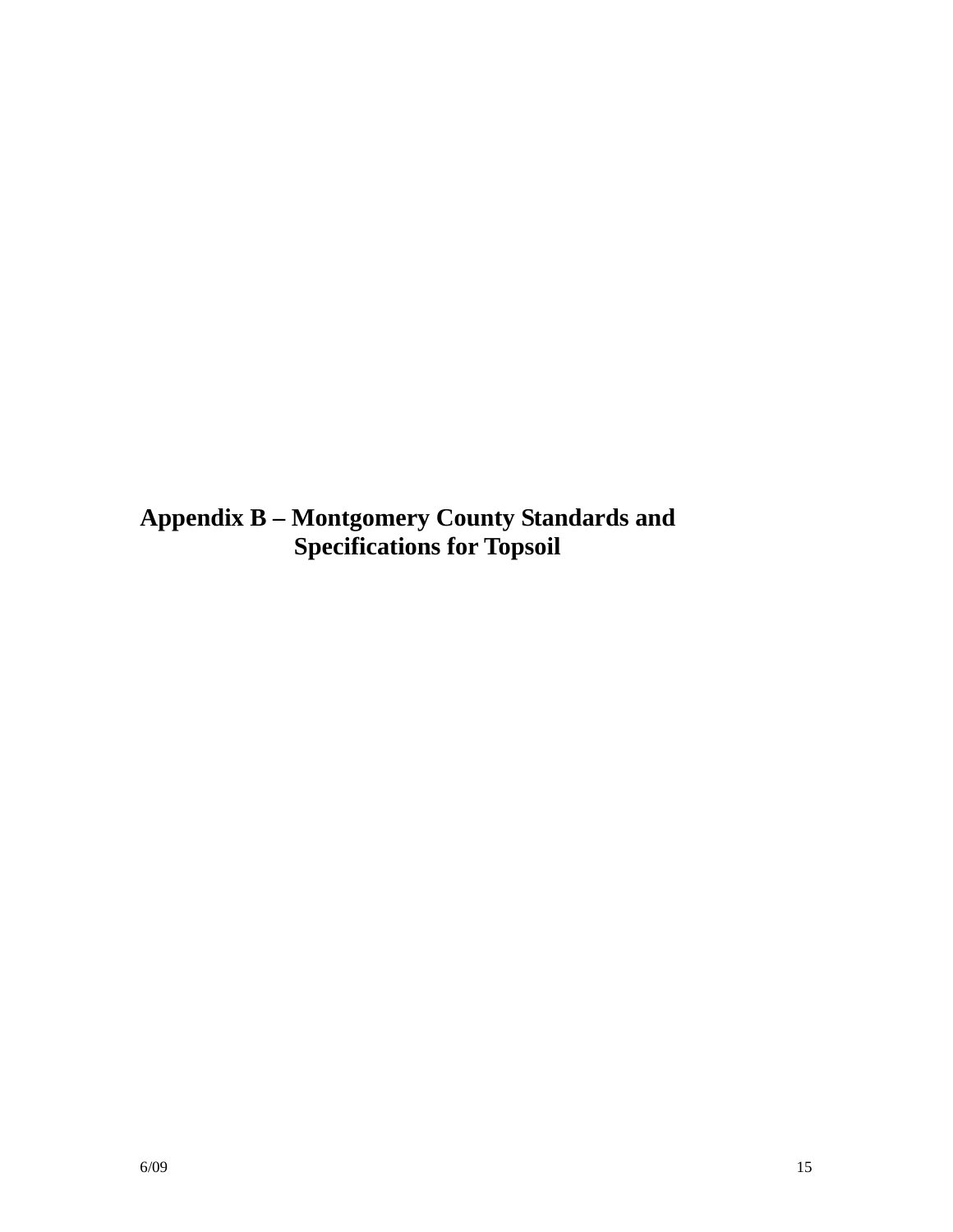#### STANDARDS AND SPECIFICATIONS FOR TOPSOIL

#### Definition

Placement of topsoil over a prepared subsoil prior to establishment of permanent vegetation.

#### Purpose

To provide a suitable soil medium for vegetative growth. Soils of concern have low moisture content, low nutrient levels, low pH, materials toxic to plants, and/or unacceptable soil gradation.

#### Conditions Where Practice Applies

This practice is limited to areas having 2:1 or flatter slopes.

For the purpose of these Standards and Specifications, areas having slopes steeper than 2:1 require special consideration and design for adequate stabilization. Areas having slopes steeper than 2:1 shall have the appropriate stabilization shown on the plans.

#### Construction and Material Specifications

Topsoil salvaged from the existing site may be used provided that it meets the standards as set forth in these specifications.

Topsoil Specifications - Soil to be used as topsoil must meet the following:

1. Topsoil shall be a loam, sandy loam, clay loam, silt loam, sandy clay loam, loamy sand. Other soils may be used if recommended by an agronomist or soil scientist and approved by DPS. Regardless, topsoil shall not be a mixture of contrasting textured subsoils, and shall contain less than 5 % by volume of cinders, stones, slag, coarse fragments, gravel, sticks, roots, trash, or other materials larger than 1 1/2 " in diameter.

The subsoil shall be tilled to a minimum depth of 6 inches before placement of topsoil.

Where the subsoil is either highly acidic or composed of heavy clays, ground limestone shall be spread at the rate of 4-8 tons/acre ( 200-400 lbs per 1000 sq ft) prior to the placement of topsoil. Lime shall be distributed uniformly over designated areas and worked into the soil.

Topsoil shall be tested and amended as per soil test recommendations.

Topsoil Application.

- 1. When topsoiling, maintain needed erosion and sediment control practices.
- 2. Topsoil shall be uniformly distributed in a 4-8 inch layer and lightly compacted to a minimum thickness of 4 inches. Any irregularities in the surface resulting from topsoiling or other operations shall be corrected in order to prevent the formation of depressions or water pockets.
- 3. Topsoil shall not be placed while the topsoil is in a frozen or muddy condition, when the subsoil is excessively wet or in a condition that may otherwise be detrimental to proper grading and seedbed preparation.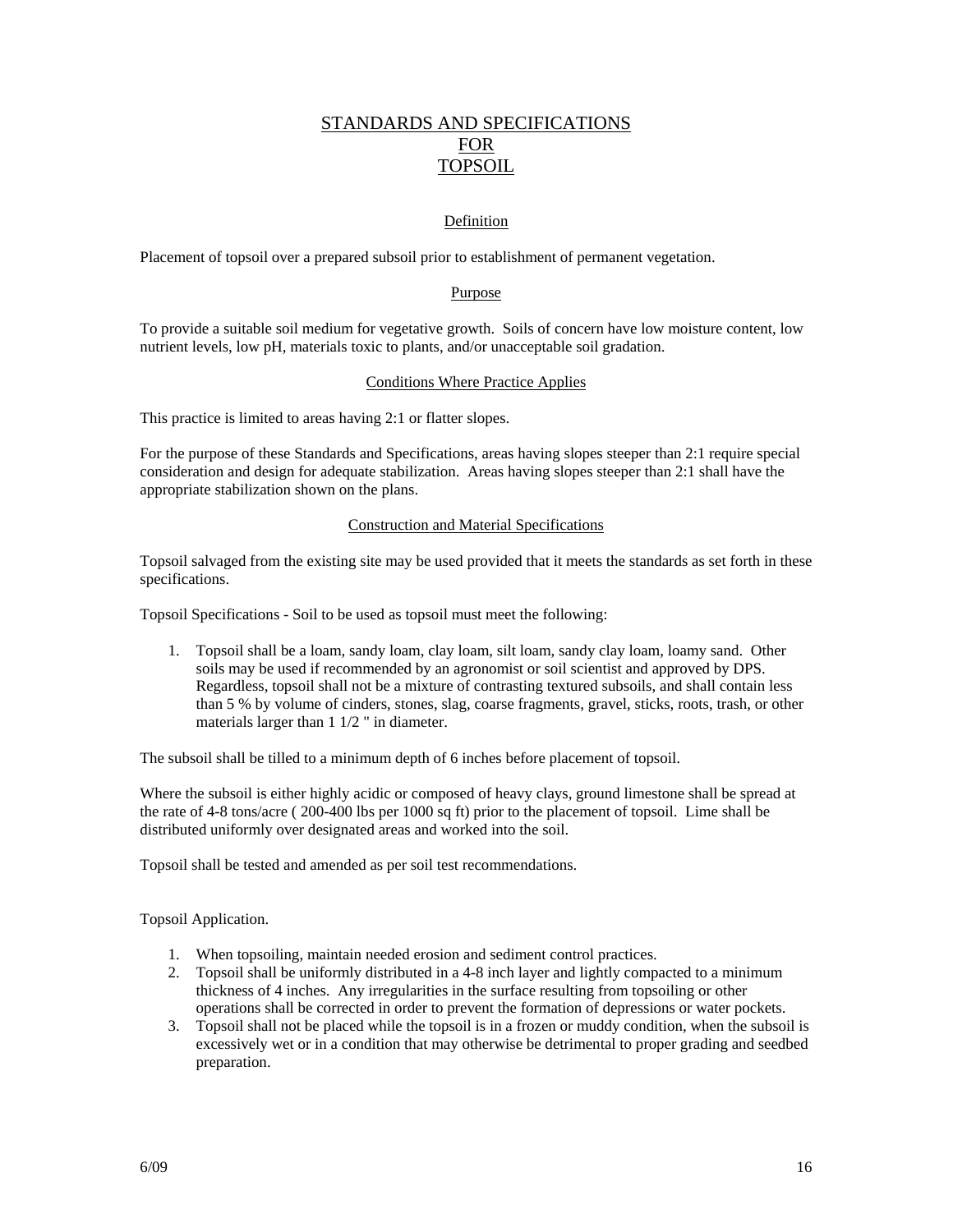**Appendix C – Dry Well Detail**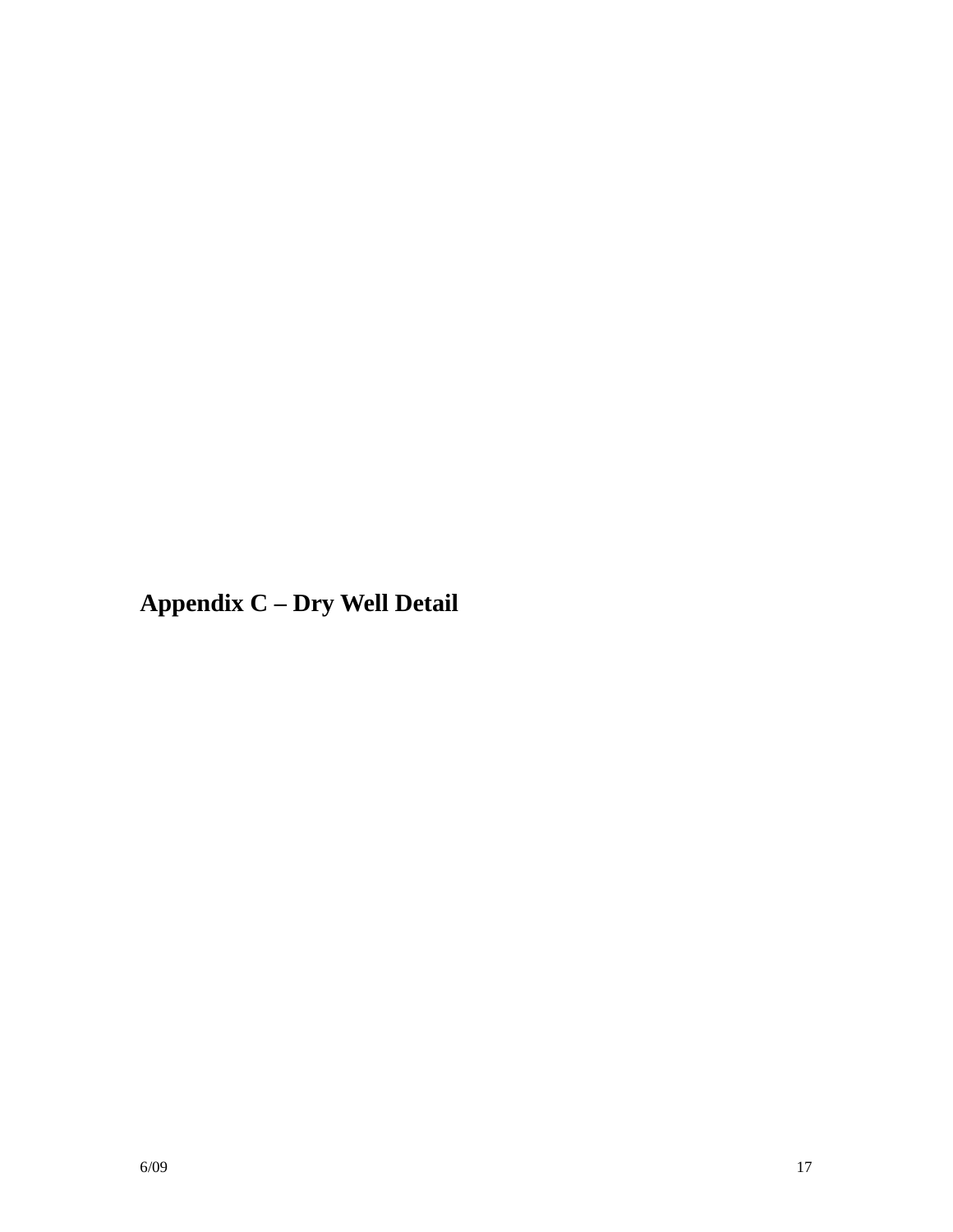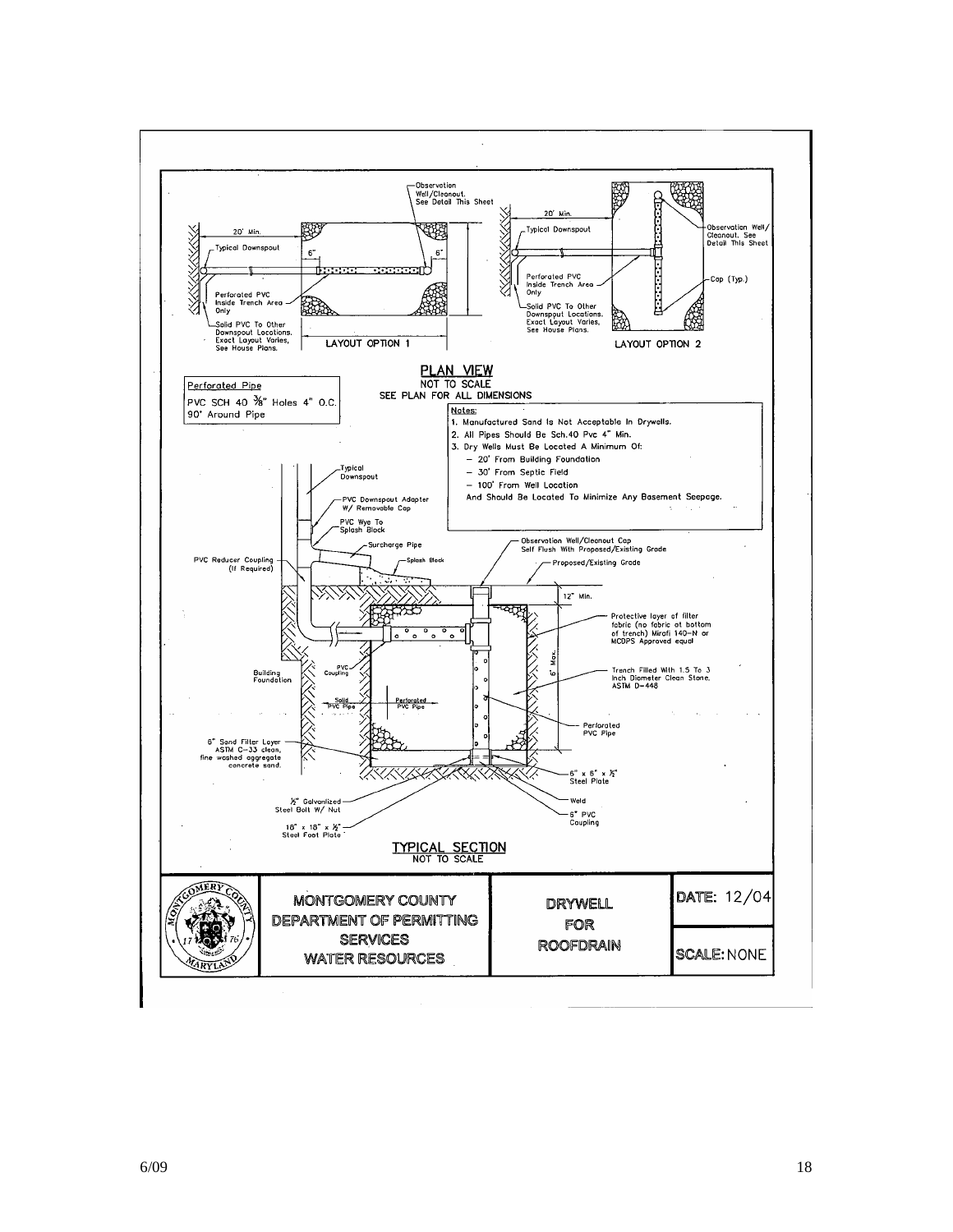# **Appendix D – Rain Garden Design**

http://permittingservices.montgomerycountymd.gov/permitting/pdf/RainGardenBiofilter.pdf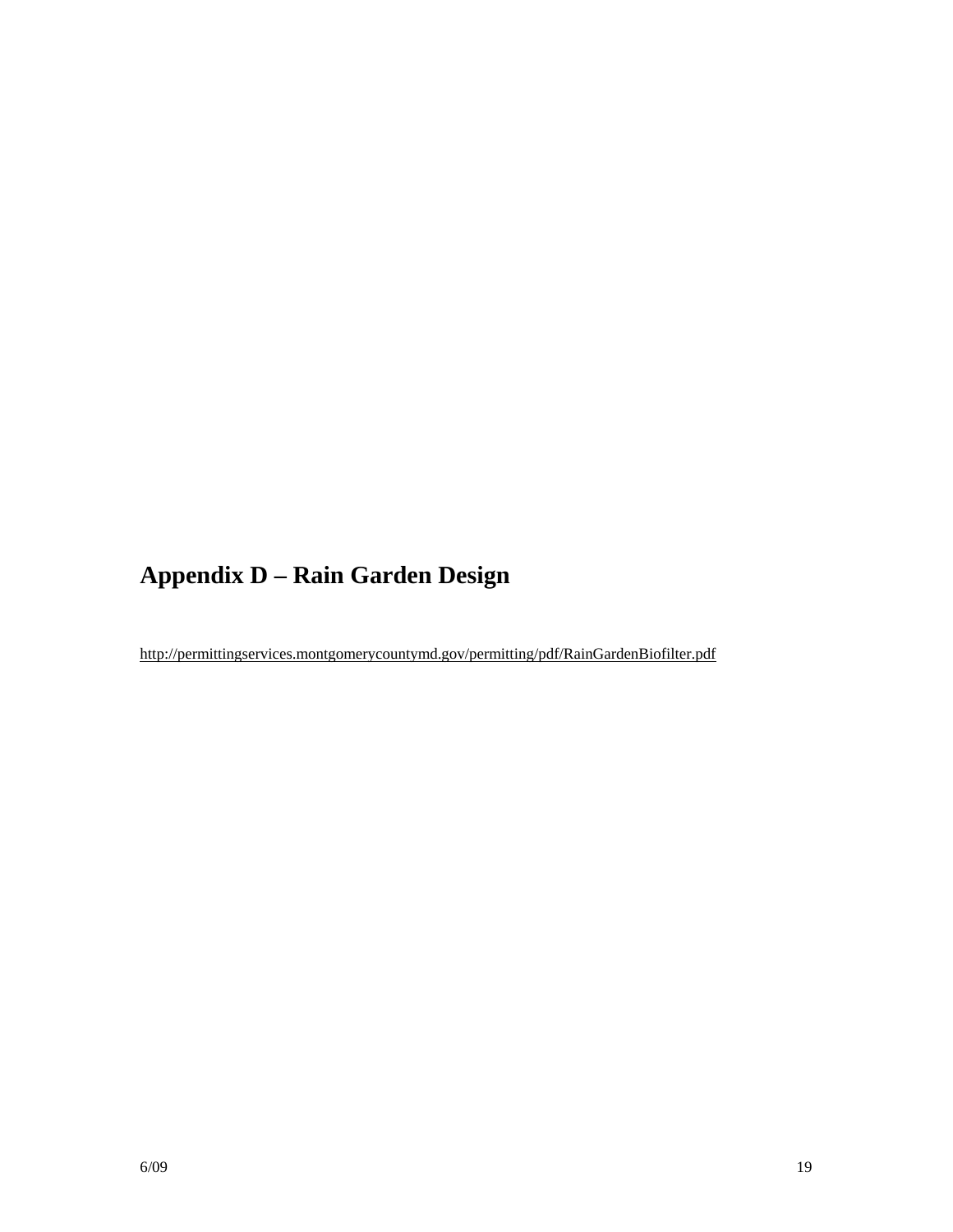**Appendix E – Swale Design**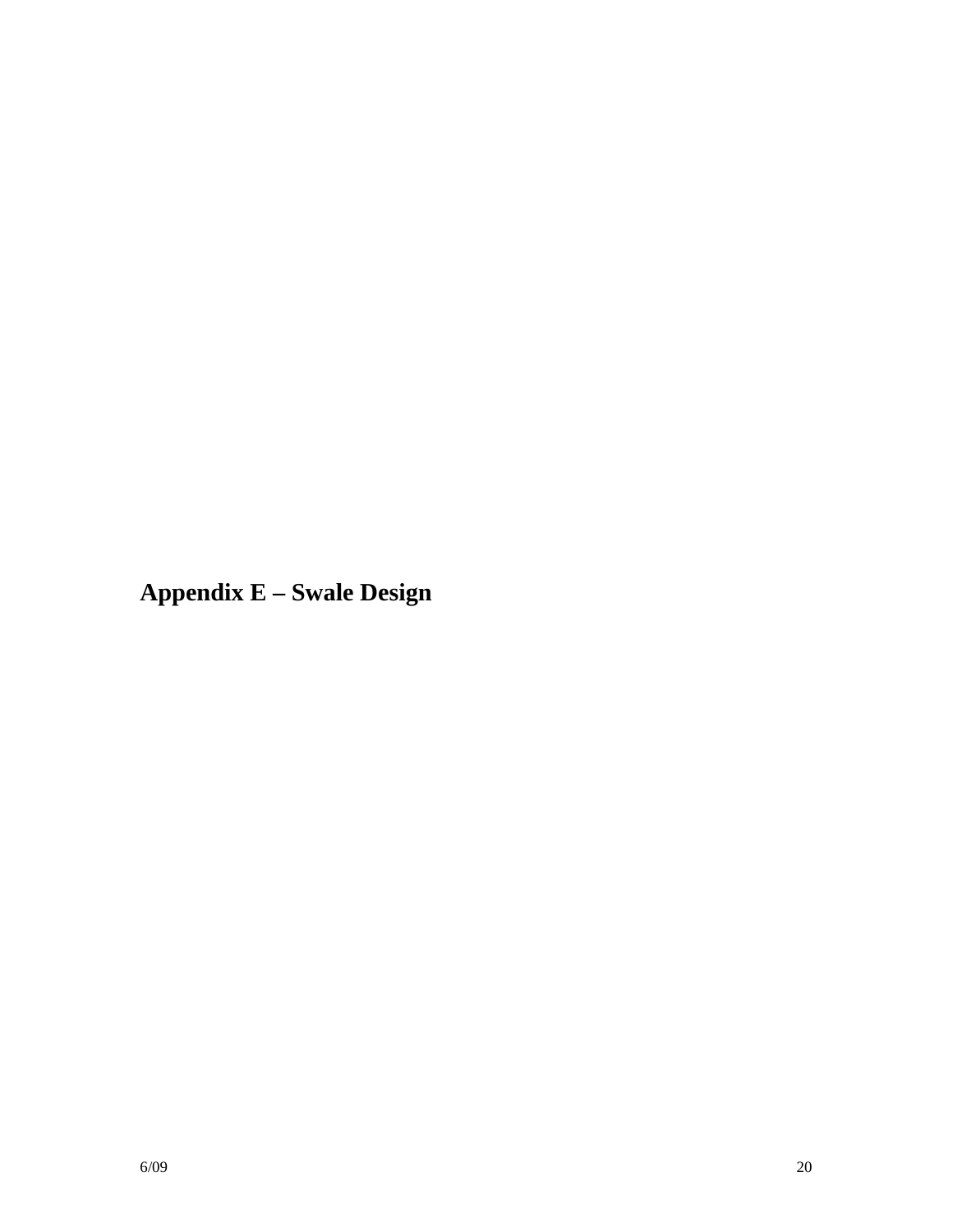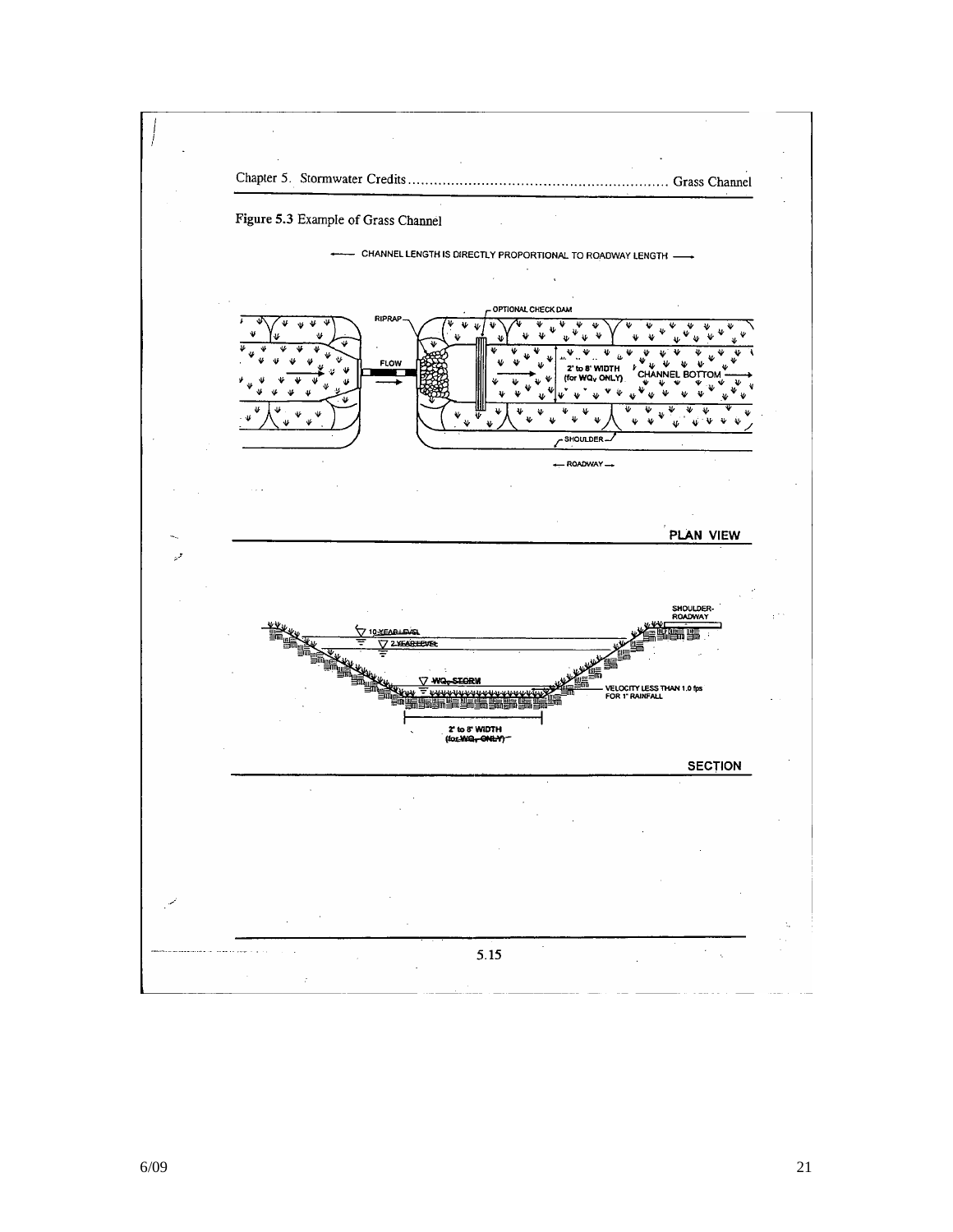# **Appendix F – Montgomery County Bill 26-05 Stormwater – Drainage and Runoff**

**http://www.montgomerycountymd.gov/content/council/pdf/SCANNED\_DOCS/20061017\_res26-05.pdf**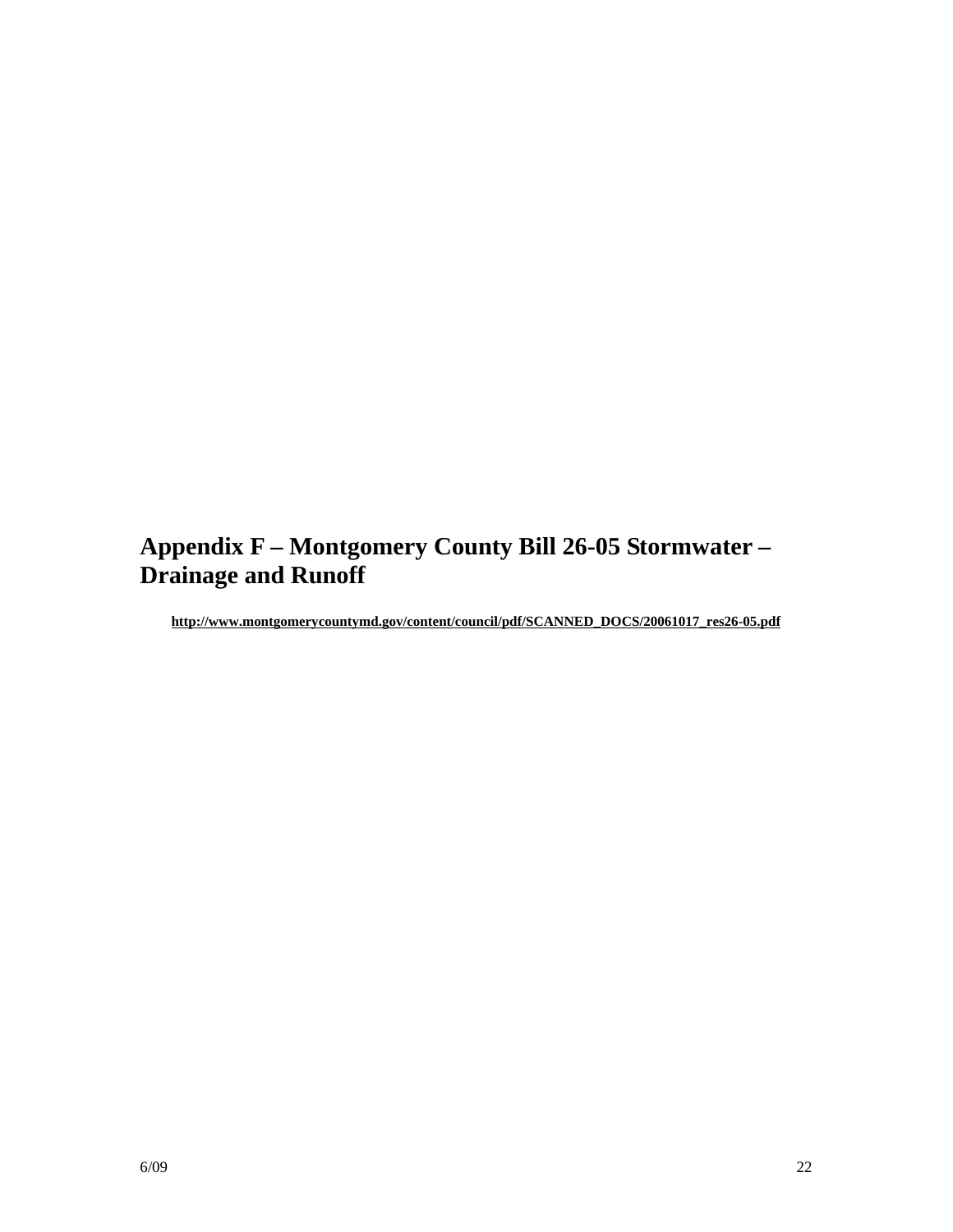**Appendix G – Certificate of Completion**